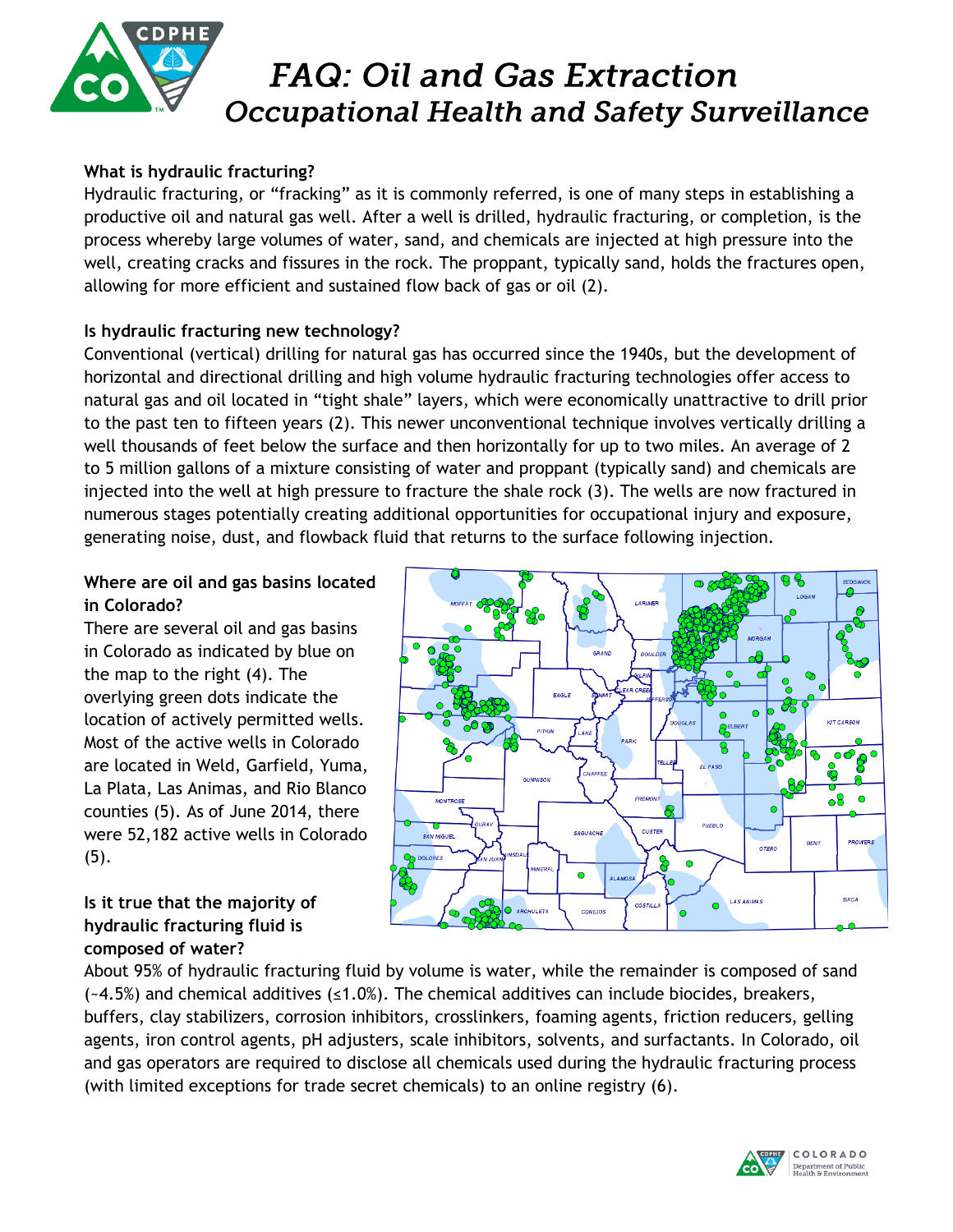

## **What is difference between "produced water" and flowback?**

Flowback water and sand returns to the surface after injection of hydraulic fracturing fluid into a drilled well. Produced water is the water found in the formation that is freed up with the fracking process. The properties of produced water vary with geologic formation, fracturing fluid composition, and the time since drilling. Some chemicals that are naturally present in the formation can be brought to the surface in the produced water and may also pose a concern. Both produced water and flowback may contain dissolved hydrocarbon gases, water, liquid hydrocarbons, sand, and chemical additives (7). Additionally, it may contain salts, clays, dissolved metal ions, total dissolved solids, and naturally occurring radioactive material.



## **How many workers are employed in oil and gas in Colorado?**

According to the Quarterly Census of Employment and Wages published by the Bureau of Labor Statistics, in 2012 in Colorado there were a combined 24,043 individuals employed in oil and gas extraction (NAICS 211, n=9,152), drilling oil and gas wells (NAICS 213111, n=2,545), and support activities for oil and gas operations (NAICS 213112, n=12,346). This represents a two-fold increase when compared to the same value for 2003 (8).

## **What risks are workers in unconventional oil and gas exposed to?**

### **Risk for death**

In the period spanning 2005 to 2009, the most common fatal events in the oil and gas industry nationally were due to highway crashes (29.3%) and being struck by an object (20.1%) (1, 9). Occupational Safety and Health (OSHA) data indicates that between 2005 and 2013, there were twenty fatalities in Colorado in the oil and gas industry, with the highest numbers in Weld (35%), Garfield (25%), and Rio Blanco (15%) counties (5). Fatalities resulting from motor vehicle crashes are of particular concern, as the national rates in the oil and gas industry are 8.5 times higher than the average for all industries (10).

**The national occupational fatality rate for the oil and gas industry was 7 times higher than general industry and 2.5 times higher than the construction industry between 2005 and 2009 (1)**

### **Risk for injury**

According to workers' compensation claims data from the Colorado Department of Labor and Employment, in 2012 and 2013, the most common causes of injury among oil and gas workers include strain (35.3%), slip, trips or falls (24.1%), and struck or injured by an object (14.1%) (5). For the same time period in Colorado, the most commonly injured part of the body was the upper extremity (40.6%), followed by the trunk (21.2%) and the lower extremity (17.6%). While the fatality rate is quite high, the recordable injury rate based on 2012 Bureau of Labor Statistics national data is lower

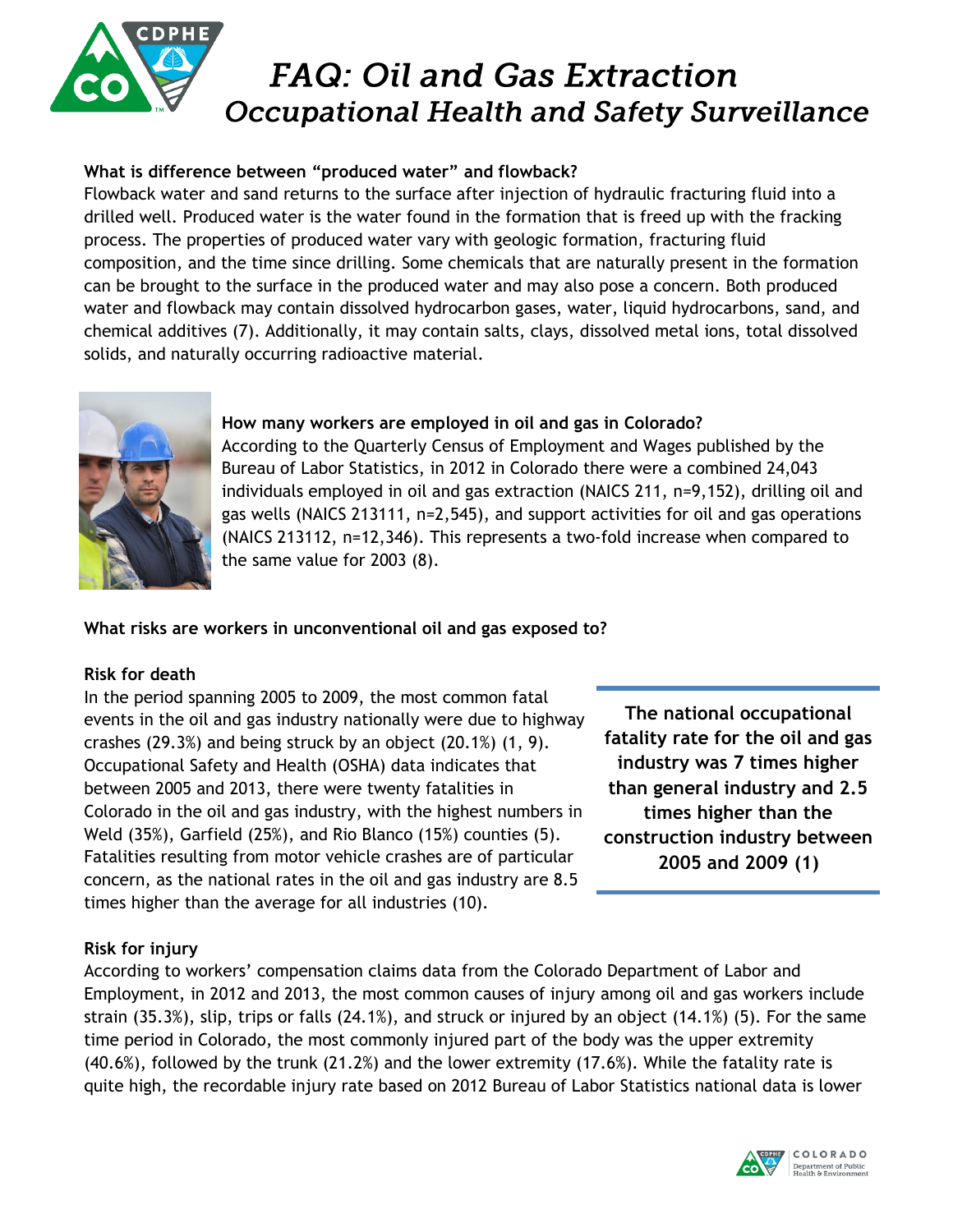

than the overall average for all industries combined (1.5 vs. 3.7, respectively) (5). Discordance between fatality and injury rates is an unusual finding in occupational populations.

Potentially preventable injuries requiring days away from work nationally in oil and gas for 2010 include being struck by/against an object (35.8%), caught in an object, equipment, material (21.2%), falls on same/lower level (14.6%), overexertion (11.5%), exposure to harmful substance (3.3%), slips or trips (1.3%), or other (10.6%)(1).

### **Motor vehicle accidents**

Development of a well pad requires extensive truck transport of fuel and water to the well development site. Additional visits are required among active well pads during the production and maintenance phases. Nationally, between 2003 and 2009, 202 oil and gas extraction workers died in a motor vehicle crash, accounting for 28% of all oil and gas extraction work-related fatalities and was the leading cause of death (10). Most (51.5%) victims were driving a pickup truck at the time of the fatal accident, with the majority (55.9%) involving non-collision incidents such as jack-knifing or overturning (38.6%). Among the fatalities, equal numbers were not wearing a seat belt or their belt status was unknown (38.1% each) and 11.9% of occupants were ejected (unknown belt status, but assumed unrestrained). Only 11.9% were wearing a safety belt. Workers employed by well servicing companies and drilling contractors were significantly more likely to die as a result of a highway crash than those employed by oil and gas operators. Workers from small and medium sized establishments were also significantly more likely to die in a highway crash while at work than were workers from large establishments (10).

Given the high fatality rate in the oil and gas industry associated with motor vehicle accidents, OSHA and National Institute for Occupational Safety and Health (NIOSH) have created safety training specific to the industry. Some companies have developed in-vehicle monitoring programs that record date, time of day, speed, acceleration, deceleration, and safety belt use, with an estimated 50% to 93% reduction in motor vehicle crash rate (11).

### **Risk for explosive injury**

Methane is a flammable and explosive hydrocarbon gas, which may leak from the oil and gas infrastructure or is vented by extractors who don't flare the natural gas they opt not to capture or sell (12, 13). Typically, concentrations of 10% to 20% of the lower explosive limit (LEL) are considered a risk for fires or explosions. Direct reading instruments in one recent study identified instances of short-term concentrations of total hydrocarbon vapor as high as 40% of the LEL adjacent to separators and flowback tanks. Calibrated personal flammable gas monitors with alarms are recommended for use in areas near flowback tanks and tank batteries during well control activities, drilling plugs, and snubbing, only after ensuring



that workers understand how to use and respond to monitors (7). It is critical to remember that many flammable gas sensors are oxygen dependent and will not provide reliable readings in an oxygen deficient atmosphere, such as those potentially present in a confined space (14). A multigas monitor

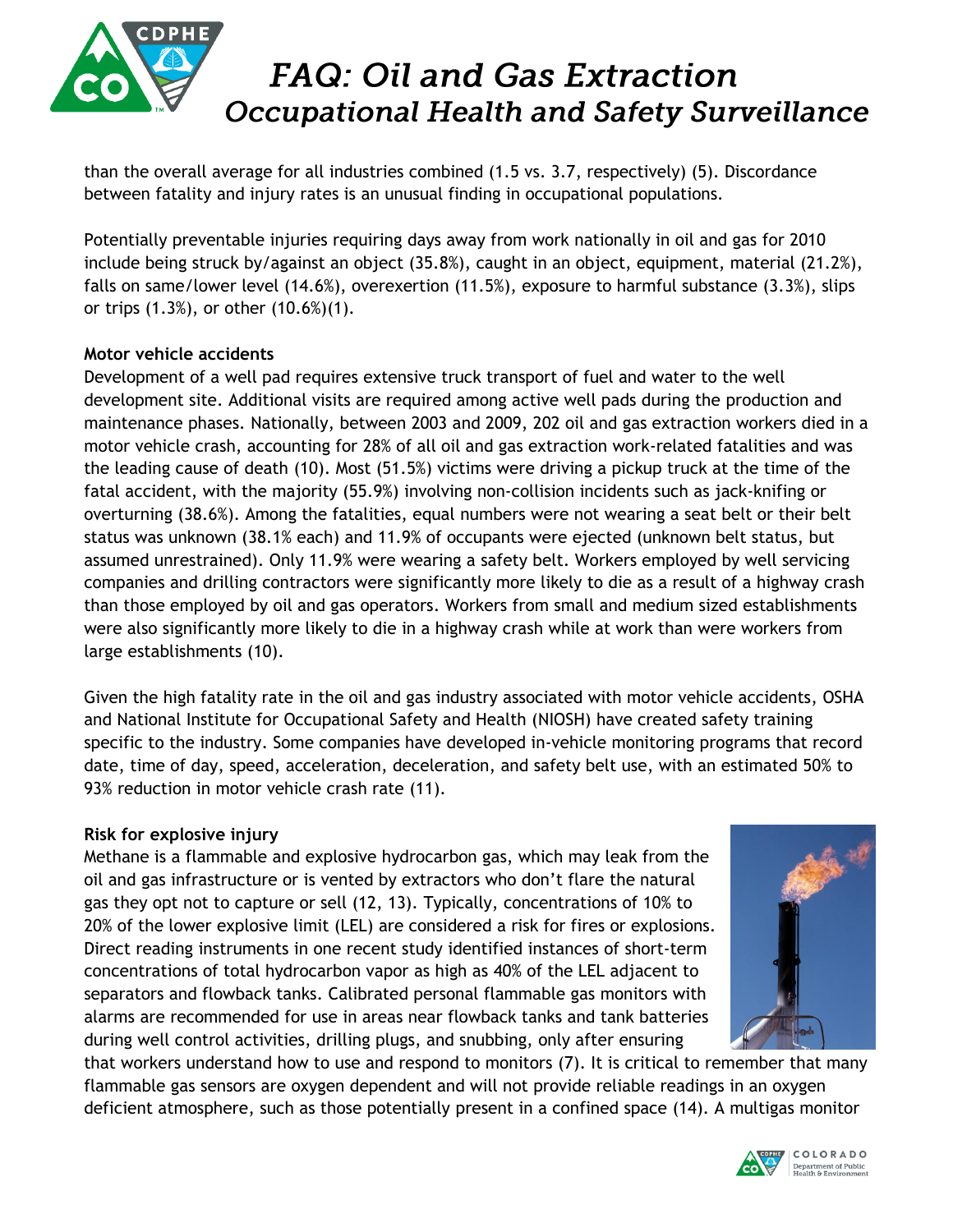

containing sensors for oxygen, LEL, and relevant toxic gases is appropriate for this reason. Employee training on the proper response to alarms is important.

#### **Risk for toxic exposures**

Most research to date regarding the toxicological risks in oil and gas extraction pertain to workers in downstream processes such as refining, manufacturing, and processing of petroleum products, rather than exploration and drilling, servicing, or workover operations.

However, there is a developing body of literature around potential occupational exposures and associated health effects related to upstream unconventional gas development. While some exposures currently under study are unique to this population (i.e. hydraulic fracturing fluid mixtures), there are also exposures that have been studied

extensively with known negative health effects (i.e. benzene, silica, and diesel exhaust).

### **Respirable crystalline silica** (2)

• Inhalation of respirable crystalline silica is associated with the development of silicosis, lung cancer, autoimmune diseases, and chronic kidney disease. Workers with silicosis also have a greater risk of developing tuberculosis (11).

**"Workplace concentrations of airborne respirable silica exceeded occupational exposure limits by factors of 10, 20, or more, with Sand Movers and Transfer Belt Operators having the highest relative exposures" (2)**

• Silica is contained in the sand used as a proppant in oil and gas extraction. Research shows that occupational

exposure to respirable crystalline silica is a hazard for workers at hydraulic fracturing sites. Observed levels exceeded occupational exposure limits for workers performing certain highexposure tasks such as sand loading and blending operations, sand truck refilling and sand mover operations. All produce freshly fractured quartz, which has greater toxicity than aged quartz. Specifically, sand mover operators and T-belt operators had personal breathing zone exposures exceeding the recommended and permissible exposure limits (REL and PEL, respectively) by a factor of ten or more. Workers outside areas of primary sources of dust generation and those working in both closed and open cabs on their machinery also sometimes exceeded the occupational exposure limits. Engineering controls to reduce silica exposure include passive enclosures, staging curtains, skirting, and shrouding, minimizing the distance that sand falls, use of water for dust control, and placing end caps on fill nozzles. Administrative controls might include limiting worker time at dusty sites. The lowest level of control consists of a respiratory protection program, signage, hazard communication, periodic training and medical monitoring (9, 11).

### **Benzene and other hydrocarbons**

 Benzene is carcinogenic to humans, causing acute myeloid leukemia and acute non-lymphocytic leukemia in humans (Group 1) (15).

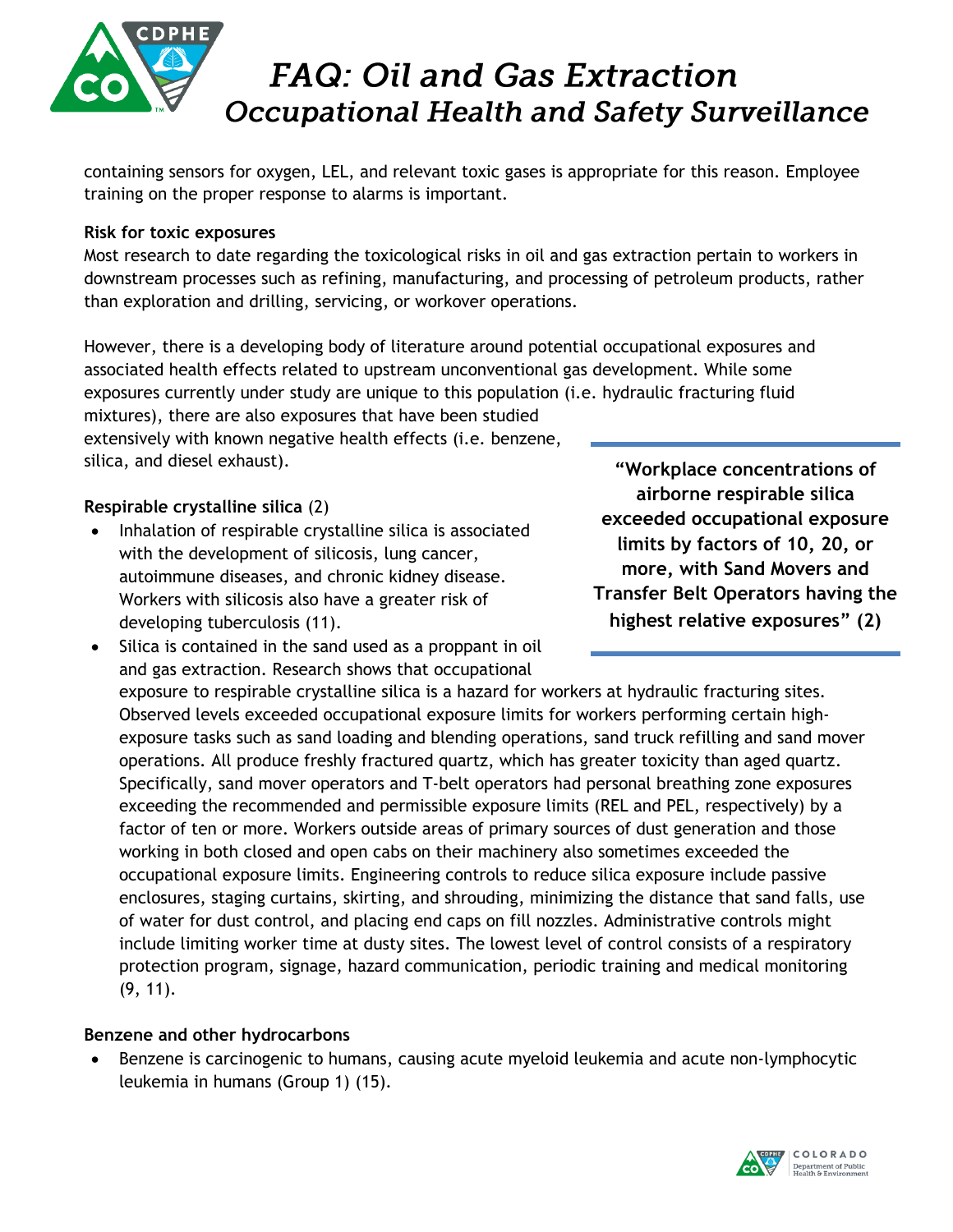

 A recent NIOSH air sampling study at oil and gas extraction sites demonstrated airborne concentrations of benzene that exceeded occupational exposure limits. The primary risk factor for inhalational exposure was working around flowback and production tanks, particularly for flowback technicians who manually open thief hatches and gauge tanks. Flowback technicians in the vicinity of exposure sources like flowback tanks, but not actively gauging, also had full-shift personal breathing zone benzene exposures that met or exceeded the NIOSH REL. Control measures might include developing alternative tank gauging procedures to limit exposure to hydrocarbon vapors and adapting sampling ports and vents to exhaust away from workers; providing training on the risks of hydrocarbon exposure; limiting time around hydrocarbon sources and using personal monitoring during activities involving exposure to flowback fluids; and using appropriate respiratory and dermal protection in the interim until engineering controls are in place (7). In addition to benzene, this study revealed that airborne concentrations of other volatile organic compounds, including naphthalene, toluene, ethylbenzene, and xylene, were variable but similarly spiked with tank gauging activities.

### **Hydrogen sulfide**

 "Sour gas" is a component of natural gas, but can also occur as a result of anaerobic bacterial digestion of organic matter during the extraction process. Exposure to high concentrations may cause loss of consciousness and death. Exposure to hydrogen sulfide can cause temporary loss of the sense of smell, and irritation of the eyes, nose, or throat (16). Exposures may occur during well servicing, tank gauging, and swabbing operations. Many companies in the industry routinely require the use of personal monitors and offer hydrogen sulfide training programs (1).

#### **Lead**

 "Pipe dope" typically contains about 30% of lead by weight, and can contain up to 60% or more. A study from 2011 identified elevated blood lead levels in children of workers who used leaded pipe dope on the job. High lead levels were also found on clothing, washing machines, furniture, and in the blood of two of three exposed workers (one not tested) (17).

#### **Naturally occurring radioactive materials**

 Rock formations that contain hydrocarbons also typically contain naturally occurring radioactive material (NORM), particularly uranium and thorium. These elements and their decay products, including radium-226 and radium-228, can be brought to the surface in drill cuttings and produced water (12). NORM is a waste product of oil production and its presence in pipelines, plants, and machinery may cause radiological health hazards, particularly for workers who come into contact with or are in close proximity to contaminated materials. Proposed strategies for NORM management in the oil and gas industry include: baseline surveys of NORM accumulation in facilities; pre-test and inspection surveys whereby proper procedures are implemented to protect workers; routine NORM assessments using portable instruments to identify sources of

contamination; and legacy contamination surveys to ensure the identification and remediation of these areas prior to decommissioning or releasing these sites (i.e. evaporation ponds or disposal pits) (18).

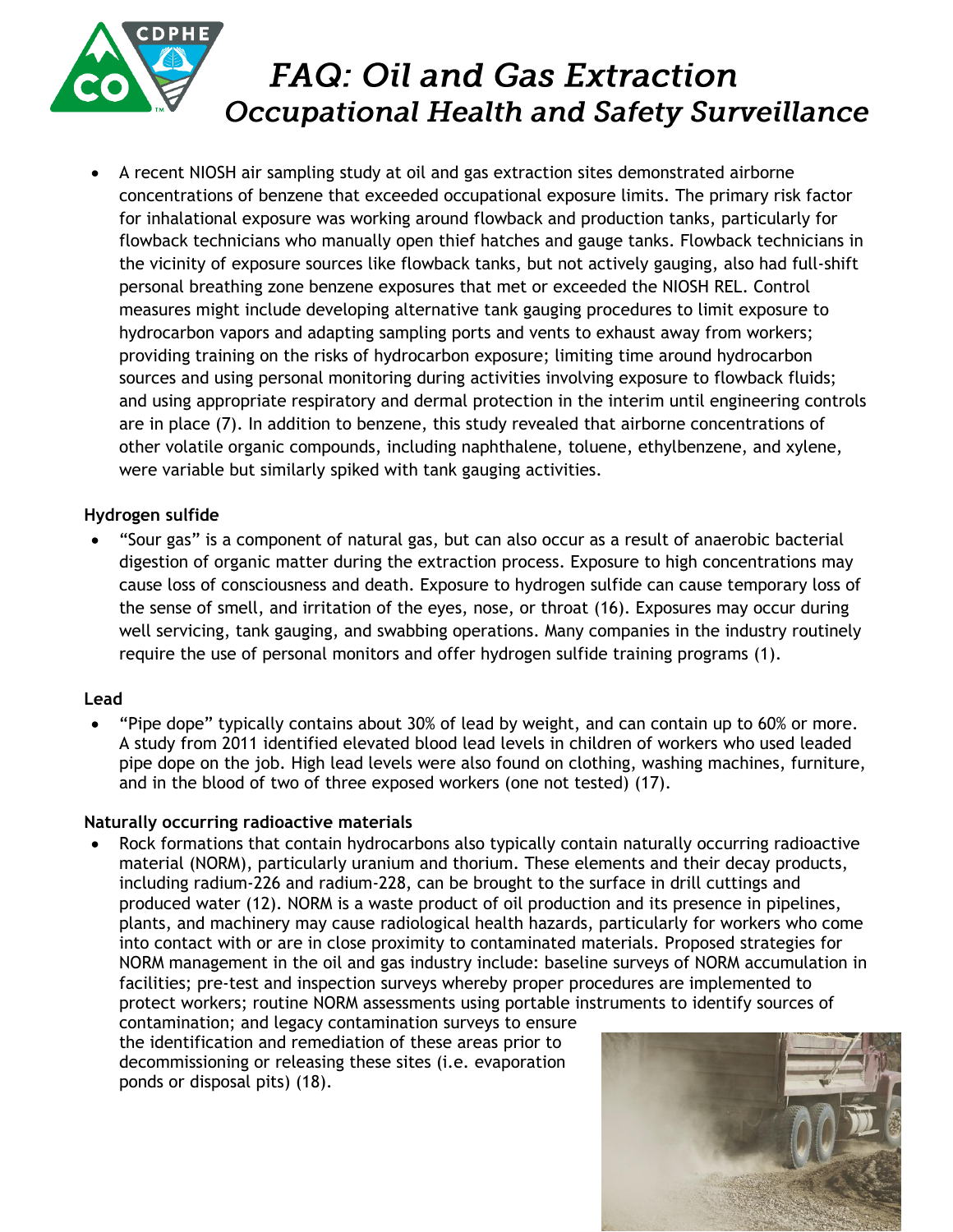

#### **Diesel particulate**

 Diesel engine exhaust is a health exposure of concern, as it is carcinogenic to humans (15). NIOSH air sampling assessments suggest that exposures are episodic, with increases in ultrafine particulates during periods of heavy pumping (i.e. during hydraulic fracturing operations) (19, 20). Wind direction and location of the worker relative to the source of diesel exhaust are determinants of exposure. Transition to use of natural gas and electric vehicles and equipment can reduce or eliminate diesel exposure.

#### **Noise**

 Diesel engines, generators, heavy equipment, mechanical brakes, hoisting machinery, radiator fans, pipe handling, and drilling equipment generate noise at oil and gas extraction sites. Baseline noise exposure data and systematic studies for this industry are lacking. From October 2010 to September 2011, national OSHA inspections of oil and gas industry have resulted in two citations for noise-related issues, however inspections and citations are limited because companies involved in oil and gas well drilling and servicing are exempt from several sections of the OSHA noise standard, as described below (1). In general, when employees are exposed to noise levels of 90 decibels for eight or more hours per day, administrative or engineering controls must be utilized to reduce exposure. If controls fail to reduce noise to appropriate levels as outlined in the OSHA standard, employers must provide personal protective equipment consisting of hearing protectors.

#### **Temperature extremes**

 Outdoor workers are susceptible to the health effects of exposure to temperature extremes. Workers in hot environments may develop a spectrum of heat-related illness ranging from heat rash to heat stroke, particularly if they are 65 years or older, are overweight, or have heart disease or high blood pressure (21). Exposure to low temperatures may result in development of cold stress ranging from chilblains to hypothermia, particularly in those in settings where temperatures drop below those expected for that particular geographic region and wind speed increases (22). Outdoor workers are also exposed to ultraviolet radiation, placing them at increased risk for skin cancer (23).

### **Is the oil and gas industry subject to Occupational Safety and Health Administration (OSHA) regulations?**

Exposures to hazards present in the oil and gas well drilling, servicing, and storage industry are addressed in specific standards for general industry (29 CFR 1910), with the exception of site preparation (leveling the site, trenching, and excavation), which is the only aspect of oil and gas well drilling operations covered by construction standard (29 CFR 1926) (24).

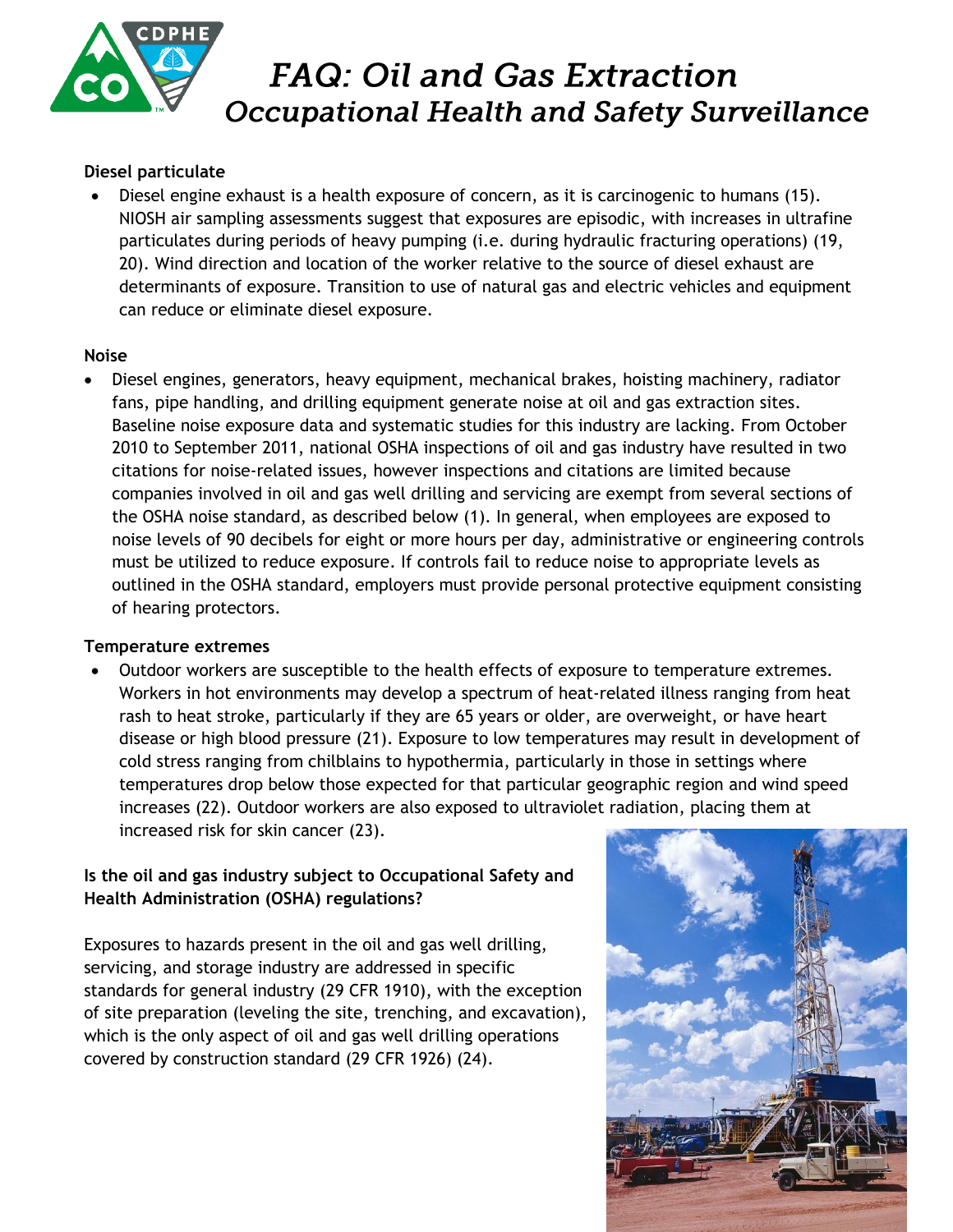

There are limited OSHA standard exceptions for oil and gas well drilling and servicing, which are described in more detail below.

The oil and gas industry is covered by OSHA standard 1910.95 (a) and (b), which require employers to protect workers against the effects of excessive sound levels and to implement feasible administrative and engineering controls if excessive levels are present. If those controls are not available, then personal protective equipment must be provided to employees. The industry is exempt from standards involving "hearing conservation program", "monitoring", "employee notification", "audiometric testing program", and related standards.

Oil and gas well drilling and servicing is also exempt from OSHA lockout/tagout standard as per  $1910.147(a)(1)(ii)(E)$ . Oil and gas drilling, production, and servicing operations are exempt from the benzene standard as per 1910.1028 (a)(2)(vi). Benzene exposure limits for this industry are included in *Limits for Air Contaminants* (1910.1000 Table Z-2). The 8-hour time weighted average (TWA) is 10 parts per million (ppm), acceptable ceiling concentration of 25 ppm, and the acceptable maximum peak above the acceptable ceiling concentration for an 8-hour shift is 50 ppm for a maximum duration of 10 minutes.

Oil and gas well drilling or servicing operations are exempt from the process safety management of highly hazardous chemicals as per 1910.119(a)(2)(ii) (25).

Exemptions from OSHA regulatory standards do not preclude the oil and gas industry from taking a protective and proactive approach to preserving the health and safety of their workers.

### **What questions remain?**

A demographic description of workers in the oil and gas industry would help focus future research examining injury and illness in this field. Further, occupational injury and illness data should be readily available so public health researchers can better understand fatal and nonfatal risks by occupation. This information is invaluable for directing future prevention-based efforts in the fields of occupational safety and health and addressing the causes of underreporting. When possible, including industry and occupation descriptors in datasets containing health information will facilitate ongoing research.

Of particular interest are the intermediate- and long-term health effects for workers, including respiratory effects of silica exposure and hematologic effects of benzene exposure. Longitudinal studies are especially important in examining diseases of latency such as silicosis, leukemia, and lung cancer. Other areas of concern that warrant further research attention include exposure to naturally occurring radioactive materials, diesel exhaust, noise, and chemical mixtures. The cooperation of industry is essential in addressing these research needs. Additional research and more focused surveillance are needed.

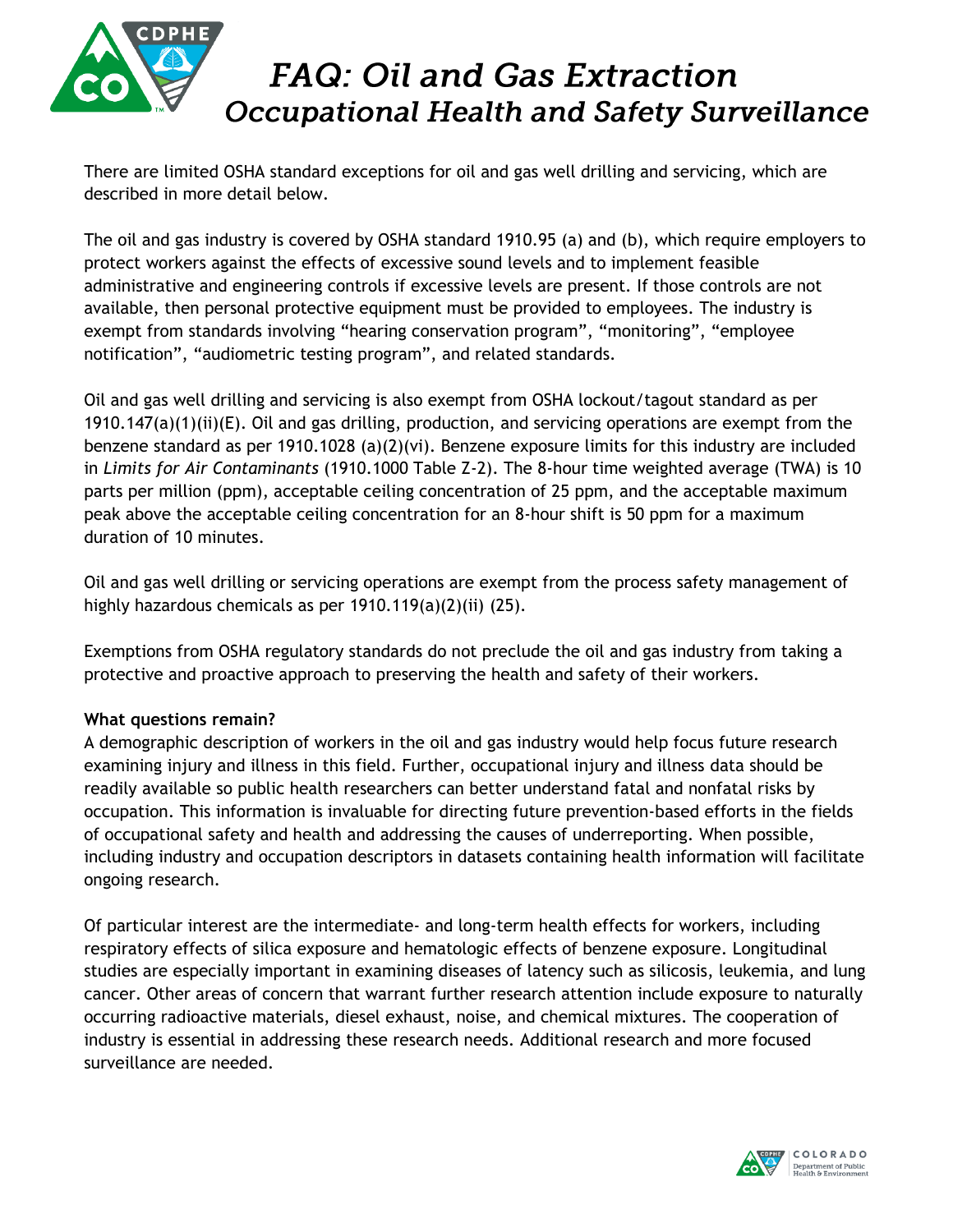

### **Works Cited**

1. Witter RZ, Tenney L, Clark S, Newman LS. Occupational exposures in the oil and gas extraction industry: State of the science and research recommendations. Am J Ind Med. 2014;57(7):847-56.

2. Esswein EJ, Breitenstein M, Snawder J, Kiefer M, Sieber WK. Occupational exposures to respirable crystalline silica during hydraulic fracturing. J Occup Environ Hyg. 2013;10(7):347-56.

3. Shonkoff SB, Hays J, Finkel ML. Environmental public health dimensions of shale and tight gas development. Environ Health Perspect. 2014;122(8):787-95.

4. Colorado Oil and Gas Conservation Commission. COGCC GIS Online 2014 [cited 2014 September 16]. Available from: [http://cogcc.state.co.us/.](http://cogcc.state.co.us/)

5. Gibson H, editor Oil and Gas Industry Injuries, Illnesses, and Prevention. Colorado School of Public Health Oil and Gas Symposium; 2014.

6. FracFocus. Chemical Disclosure Registry 2014 [cited 2014]. Available from: [http://fracfocus.org/.](http://fracfocus.org/)

7. Esswein EJ, Snawder J, King B, Breitenstein M, Alexander-Scott M, Kiefer M. Evaluation of some potential chemical exposure risks during flowback operations in unconventional oil and gas extraction: preliminary results. J Occup Environ Hyg. 2014;11(10):D174-84.

8. Bureau of Labor Statistics. Quarterly Census of Employment and Wages 2014. Available from: [http://www.bls.gov/cew/.](http://www.bls.gov/cew/)

9. Esswein E, Hill R. Keeping up wth the oil and gas rush The Synergist2013 [cited 2014]. Available from: https:/[/http://www.aiha.org/publications-and-resources/TheSynergist/Documents/JuneJuly 2013 Synergist-](http://www.aiha.org/publications-and-resources/TheSynergist/Documents/JuneJuly%202013%20Synergist-Keeping%20Up%20with%20the%20Oil%20and%20Gas%20Rush.pdf)[Keeping Up with the Oil and Gas Rush.pdf.](http://www.aiha.org/publications-and-resources/TheSynergist/Documents/JuneJuly%202013%20Synergist-Keeping%20Up%20with%20the%20Oil%20and%20Gas%20Rush.pdf)

10. Retzer KD, Hill RD, Pratt SG. Motor vehicle fatalities among oil and gas extraction workers. Accid Anal Prev. 2013;51:168-74.

11. Mulloy K. Occupational Health and Safety Considerations in Oil and Gas Extraction Operations. National Academy of Engineering of the National Academies. 2014;44(2):41-6.

12. Goldstein BD, Brooks BW, Cohen SD, Gates AE, Honeycutt ME, Morris JB, et al. The role of toxicological science in meeting the challenges and opportunities of hydraulic fracturing. Toxicol Sci. 2014;139(2):271-83.

13. Tollefson J. Oil boom raises burning issues. Nature. 2013;495(7441):290-1.

14. Occupational Safety and Health Administration. Regulations (Standards - 29 CFR) - General Environmental Controls. In: United States Department of Labor, editor. 2015.

15. International Agency for Research on Cancer. IARC Monographs on the Evaluation of Carcinogenic Risks to Humans 2012 [cited 2014]. Available from: [http://monographs.iarc.fr/ENG/Monographs/vol100F/index.php.](http://monographs.iarc.fr/ENG/Monographs/vol100F/index.php)

16. National Institute for Occupational Safety and Health. Workplace Safety & Health Topics 2012. Hydrogen Sulfide]. Available from[: http://www.cdc.gov/niosh/docs/81-123/pdfs/0337.pdf.](http://www.cdc.gov/niosh/docs/81-123/pdfs/0337.pdf)

17. Khan F. Take home lead exposure in children of oil field workers. J Okla State Med Assoc. 2011;104(6):252-3.

18. Cowie M, Mously K, Fageeha O, Nassar R. NORM management in the oil and gas industry. Ann ICRP. 2012;41(3-4):318-31.

19. Snawder J. NIOSH Oil & Gas Extraction Safety & Health Program [cited 2014]. Available from: [http://environmentalhealthcollaborative.org/images/JohnWG1.pdf.](http://environmentalhealthcollaborative.org/images/JohnWG1.pdf)

20. Esswein E, Breitenstein M, Snawder J, editors. NIOSH Field Effort to Assess Chemical Exposures in Oil and Gas Workers: Health Hazards in Hydraulic Fracturing. Institute of Medicine of the National Academies; 2012.

21. Centers for Disease Control and Prevention. Workplace Safety & Health Topics - Heat Stress. 2014.

22. Centers for Disease Control and Prevention. Workplace Safety & Health Topics - Cold Stress 2014. Available from: [http://www.cdc.gov/niosh/topics/coldstress/.](http://www.cdc.gov/niosh/topics/coldstress/)